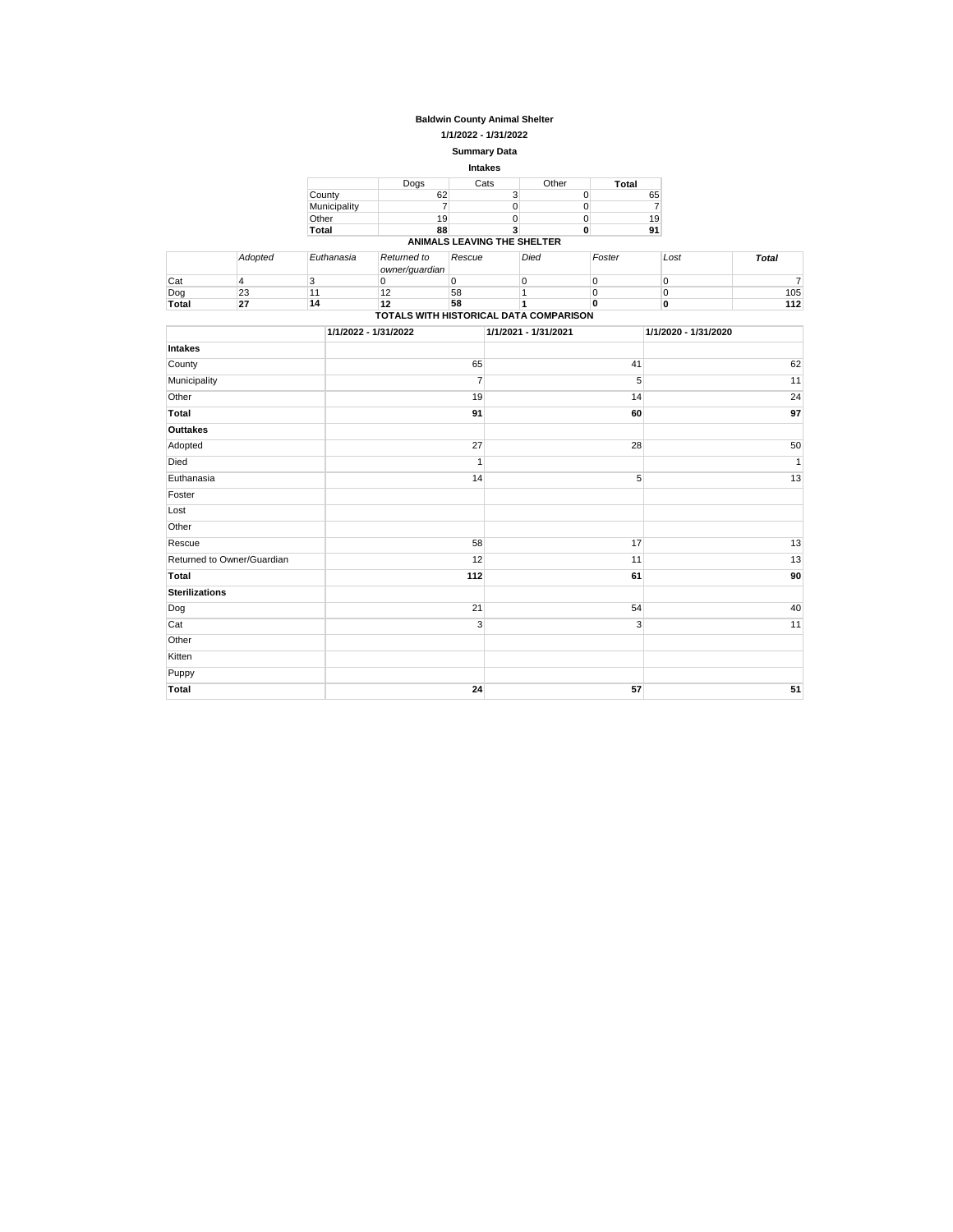### **Date Id Spayed/ Neutered** 01/03/2022 7692-21 Buster Dog 01/11/2022 01/03/2022 | 7452-21 | Grasshopper | Dog | 09/20/2021 01/04/2022 | 7698-21 | Shiloh | Dog | Came in Sterilized/Altered 01/04/2022 | 7541-21 | Walter | Cat | 01/11/2021 01/07/2022 7733-21 Candy Dog 01/13/2022 01/07/2022 7764-21 Starling Dog No 01/07/2022 7538-21 Koda Cat | 01/12/2022 01/07/2022 | 7758-21 | Polar | Dog | 01/13/2022 01/12/2022 7280-21 George/ Bear Dog Came in Sterilized/Altered 01/13/2022 7783-21 Dixie Dog 01/18/2022 01/13/2022 | 7637-21 | Cornbread | Dog | 12/09/2021 01/13/2022 7677-21 | Giggles | Cat | 01/18/2022 01/14/2022 | 7800-22 | Shelley | Dog | 01/20/2022 01/14/2022 | 7802-22 | Ansley | Dog | 01/20/2022 01/14/2022 7773-21 Jax Dog 01/20/2022 01/18/2022 7770-21 Timber Dog 101/27/2022 01/18/2022 7575-21 Jessie Dog 11/04/2021 01/19/2022 | 7543-21 | Pearl | Dog | No 01/20/2022 7804-22 Jerry Dog 01/25/2022 01/21/2022 | 7803-22 | Bandit | Dog | 01/24/2022 01/24/2022 7761-21 Barbie Dog 01/24/2022 01/25/2022 7542-21 Shelly Cat 01/27/2022 01/27/2022 | 7726-21 | Princess | Dog | 01/26/2022 01/27/2022 | 7860-22 | Emerald | Dog | 02/01/2022 01/27/2022 7749-21 Eve Dog No 01/31/2022 | 7825-22 | Cassidy | Dog | No 01/31/2022 | 7837-22 | Bridge | Dog | No Dog Cassidy Bridge Shelly Princess Emerald Jerry Bandit Barbie Timber Jessie Pearl Shelley Ansley Dog Dixie Cornbread Giggles Koda Polar George/ Bear Walter Candy Starling Buster Shiloh **Animal Name Animal Type**

# **Outtake Detail for 1/1/2022 - 1/31/2022 Adopted**

Cat 4

Dog 23

**Total 27**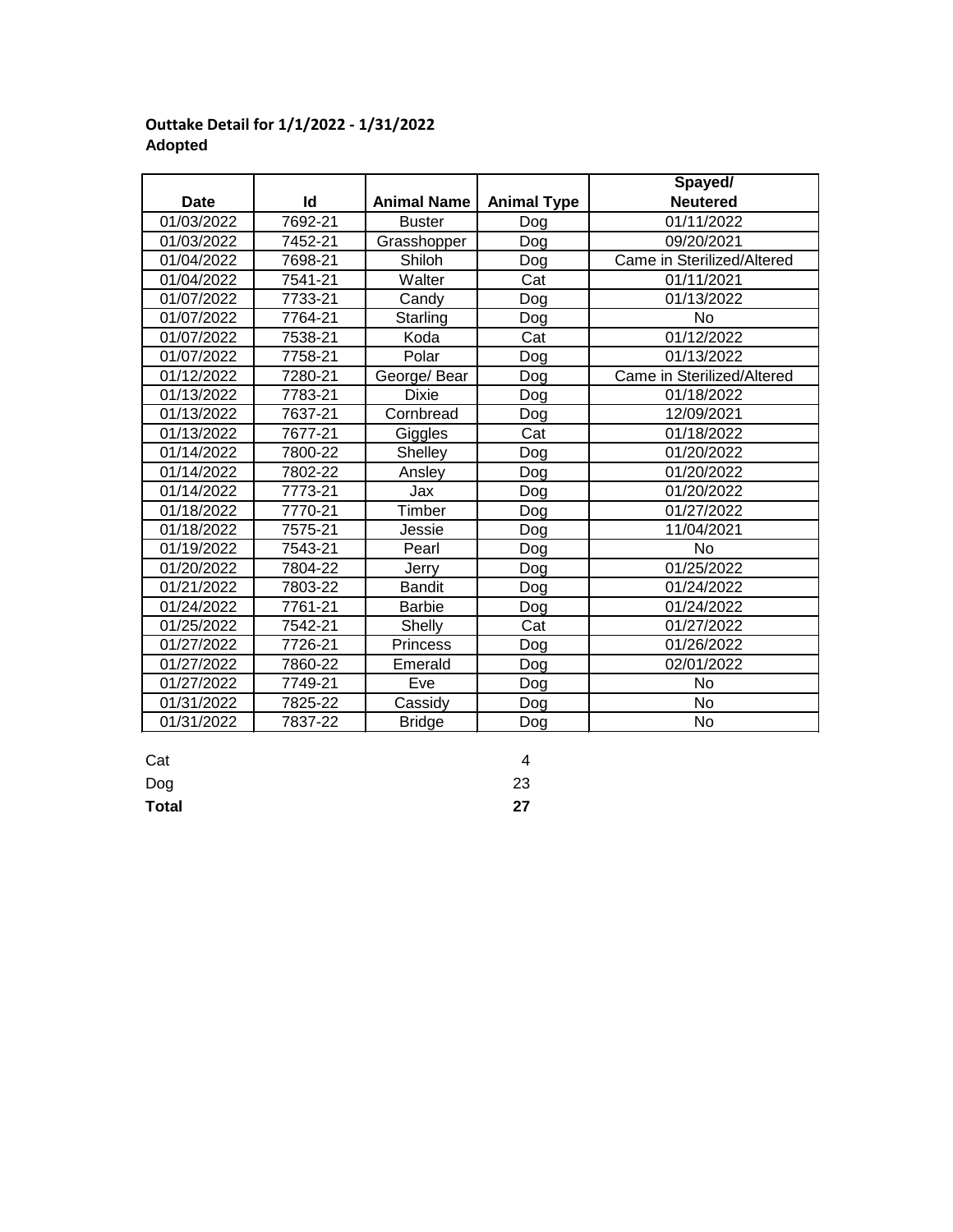# **Outtake Detail for 1/1/2022 - 1/31/2022 Died**

|              |         |                           |     | Spayed/         |
|--------------|---------|---------------------------|-----|-----------------|
| <b>Date</b>  | ld      | Animal Name   Animal Type |     | <b>Neutered</b> |
| 01/06/2022   | 7769-21 | Charles                   | Doa | No              |
|              |         |                           |     |                 |
| Dog          |         |                           |     |                 |
| <b>Total</b> |         |                           |     |                 |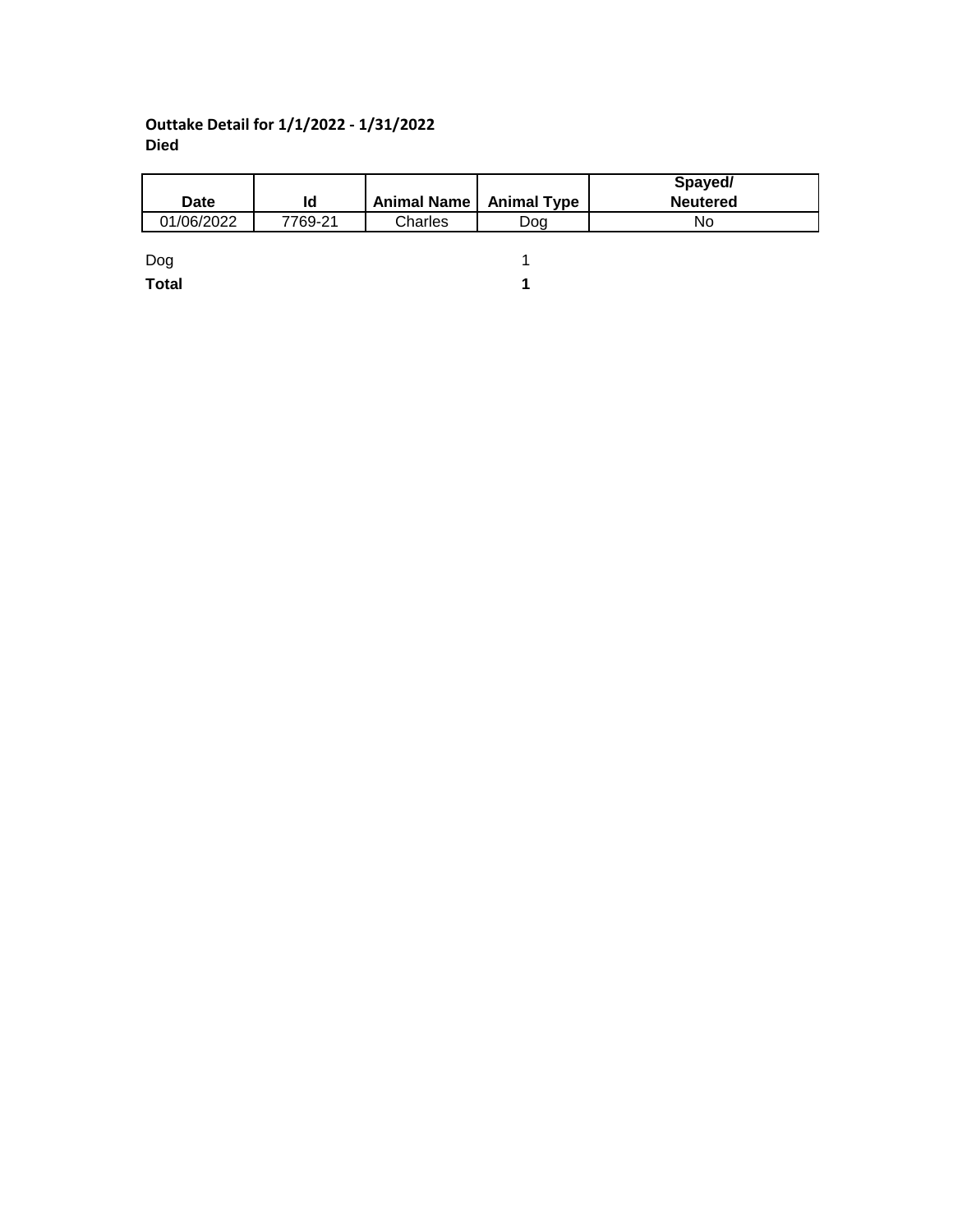### **Outtake Detail for 1/1/2022 - 1/31/2022 Euthanasia**

|            |         |                    |                    | Spayed/                    |                        |
|------------|---------|--------------------|--------------------|----------------------------|------------------------|
| Date       | Ιd      | <b>Animal Name</b> | <b>Animal Type</b> | <b>Neutered</b>            | Reason                 |
| 01/04/2022 | 7797-22 | cat                | Cat                | No                         | Euthanasia, Medical    |
| 01/06/2022 | 7810-22 | <b>Brutus</b>      | Dog                | No                         | Euthanasia, Aggressive |
| 01/07/2022 | 7809-22 | Poptart            | Dog                | No                         | Euthanasia, Aggressive |
| 01/07/2022 | 7812-22 | Andy               | Dog                | No.                        | Euthanasia, Aggressive |
| 01/07/2022 | 7813-22 | Ashlev             | Dog                | No.                        | Euthanasia, Aggressive |
| 01/07/2022 | 7811-22 | Bri                | Dog                | No                         | Euthanasia, Aggressive |
| 01/07/2022 | 7808-22 | Michelle           | Dog                | No.                        | Euthanasia, Aggressive |
| 01/11/2022 | 7789-21 | Oscar              | Dog                | No.                        | Euthanasia, Medical    |
| 01/13/2022 | 7824-22 | Tobv               | Dog                | No                         | Euthanasia, Aggressive |
| 01/13/2022 | 7815-22 | Sammie             | Dog                | No.                        | Euthanasia, Aggressive |
| 01/18/2022 | 7058-21 | Blake              | Dog                | 09/03/2021                 | Euthanasia, Aggressive |
| 01/20/2022 | 7855-22 | <b>Black</b>       | Cat                | No                         | Euthanasia, Medical    |
| 01/20/2022 | 7852-22 | Tabitha            | Cat                | No                         | Euthanasia, Medical    |
| 01/27/2022 | 7828-22 | Fairbanks          | Dog                | Came in Sterilized/Altered | Euthanasia, Other      |

| Cat          | 3  |
|--------------|----|
| Dog          | 11 |
| <b>Total</b> | 14 |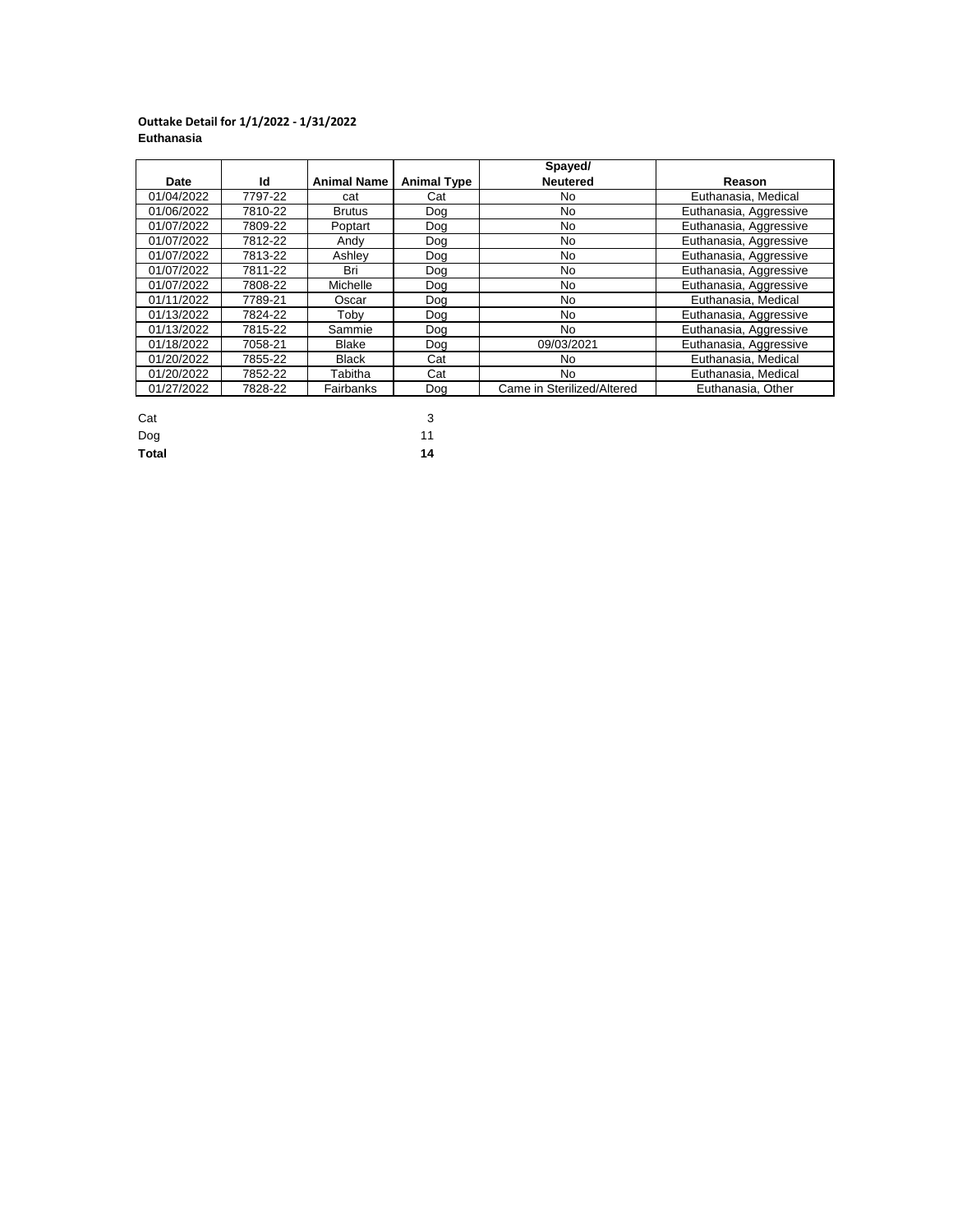### **Outtake Detail for 1/1/2022 - 1/31/2022 Rescue**

|            |             |                    |                    |                             | Spayed/                    |
|------------|-------------|--------------------|--------------------|-----------------------------|----------------------------|
| Date       | ld          | <b>Animal Name</b> | <b>Animal Type</b> | Person/Organization         | <b>Neutered</b>            |
| 01/04/2022 | 7702-21     | Gingerbread        | Dog                | The pretty pittie committee | No                         |
| 01/05/2022 | 7776-21     | Ponda              | Dog                | Mobile SPCA                 | No                         |
| 01/05/2022 | 7775-21     | Rosa               | Dog                | Mobile SPCA                 | No                         |
| 01/05/2022 | 7780-21     | Izzy               | Dog                | Mobile SPCA                 | No                         |
| 01/05/2022 | 7778-21     | Nancy              | Dog                | Mobile SPCA                 | No                         |
| 01/05/2022 | 7779-21     | Lemon              | Dog                | Mobile SPCA                 | No                         |
| 01/05/2022 | 7777-21     | Drew               | Dog                | Mobile SPCA                 | No                         |
| 01/05/2022 | 7786-21     | Betty              | Dog                | Mobile SPCA                 | No                         |
| 01/05/2022 | 7723-21     | Angel              | Dog                | Mobile SPCA                 | No                         |
| 01/06/2022 | 7686-21     | Snow White         | Dog                | Road Dog Rescue             | No                         |
| 01/06/2022 | 7427-21     | Bay                | Dog                | Road Dog Rescue             | No                         |
| 01/06/2022 | 7428-21     | Shay               | Dog                | Road Dog Rescue             | No                         |
| 01/06/2022 | 7437-21     | Rosie              | Dog                | The pretty pittie committee | No                         |
| 01/06/2022 | 7766-21     | Luna               | Dog                | The pretty pittie committee | No                         |
| 01/06/2022 | 7767-21     | Duke               | Dog                | The pretty pittie committee | No                         |
| 01/06/2022 | 7714-21     | Rum ball           | Dog                | The pretty pittie committee | No                         |
| 01/12/2022 | 7740-21     | Lucy               | Dog                | The pretty pittie committee | No                         |
| 01/12/2022 | 7741-21     | Peppermint         | Dog                | The pretty pittie committee | No                         |
| 01/12/2022 | 7742-21     | Freida             | Dog                | The pretty pittie committee | No                         |
| 01/12/2022 | 7743-21     | Charlie            | Dog                | The pretty pittie committee | No                         |
| 01/12/2022 | 7744-21     | Linus              | Dog                | The pretty pittie committee | No                         |
| 01/12/2022 | 7745-21     | Woodstock          | Dog                | The pretty pittie committee | No                         |
| 01/12/2022 | $7746 - 21$ | Sally              | Dog                | The pretty pittie committee | No                         |
| 01/13/2022 | 7799-22     | Tonto              | Dog                | Nite Holws Sanctuary, Inc   | No                         |
| 01/13/2022 | 7449-21     | Haley              | Dog                | Nite Holws Sanctuary, Inc.  | 01/11/2022                 |
| 01/14/2022 | 7513-21     | Spider             | Dog                | The pretty pittie committee | 10/18/2021                 |
| 01/15/2022 | 7765-21     | Sparky             | Dog                | Road Dog Rescue             | No                         |
| 01/20/2022 | 7835-22     | Mandy              | Dog                | The pretty pittie committee | No                         |
| 01/21/2022 | 7848-22     | Destiny            | Dog                | Road Dog Rescue             | No                         |
| 01/21/2022 | 7847-22     | snow white         | Dog                | Road Dog Rescue             | No                         |
| 01/21/2022 | 7846-22     | Amanda             | Dog                | Road Dog Rescue             | No                         |
| 01/21/2022 | 7845-22     | Martin             | Dog                | Road Dog Rescue             | No                         |
| 01/21/2022 | 7844-22     | Christina          | Dog                | Road Dog Rescue             | Unknown                    |
| 01/21/2022 | 7853-22     | Scarlet            | Dog                | The pretty pittie committee | Unknown                    |
| 01/21/2022 | 7854-22     | <b>Brooke</b>      | Dog                | The pretty pittie committee | No                         |
| 01/24/2022 | 7617-21     | Cranberry          | Dog                | The pretty pittie committee | No                         |
| 01/24/2022 | 7781-21     | Hank               | Doq                | The pretty pittie committee | No                         |
| 01/24/2022 | 7600-21     | Mila               | Dog                | The pretty pittie committee | No                         |
| 01/24/2022 | 7801-22     | Smokey             | Dog                | The pretty pittie committee | No                         |
| 01/24/2022 | 7871-22     | Lovie              | Dog                | Road Dog Rescue             | No                         |
| 01/27/2022 | 7863-22     | James              | Dog                | Road Dog Rescue             | No                         |
| 01/27/2022 | 7866-22     | Luna               | Dog                | Road Dog Rescue             | No                         |
| 01/27/2022 | 7865-22     | Lily               | Dog                | Road Dog Rescue             | <b>No</b>                  |
| 01/27/2022 | 7862-22     | Lupin              | Dog                | Road Dog Rescue             | No                         |
| 01/27/2022 | 7864-22     | Iris               | Dog                | Road Dog Rescue             | <b>No</b>                  |
| 01/27/2022 | 7842-22     | <b>Buddy</b>       | Dog                | The pretty pittie committee | Came in Sterilized/Altered |
| 01/27/2022 | 7719-21     | <b>B</b> Boy       | Dog                | The pretty pittie committee | No                         |
| 01/27/2022 | 7451-21     | Chipmunk           | Dog                | The pretty pittie committee | Came in Sterilized/Altered |
| 01/27/2022 | 7793-21     | Tigger             | Dog                | The pretty pittie committee | No                         |
| 01/27/2022 | 7819-22     | Sherman            | Dog                | The pretty pittie committee | No                         |
| 01/27/2022 | 7756-21     | Kennedy            | Dog                | The pretty pittie committee | No                         |
| 01/27/2022 | 7772-21     | Ace                | Dog                | The pretty pittie committee | No                         |
| 01/27/2022 | 7636-21     | Rooster            | Dog                | The pretty pittie committee | 12/09/2021                 |
| 01/27/2022 | 7774-21     | Miley              | Dog                | Road Dog Rescue             | No                         |
| 01/28/2022 | 7880-22     | Gerbil             | Dog                | Road Dog Rescue             | Unknown                    |
| 01/28/2022 | 7879-22     | Guinnie Pig        | Dog                | Road Dog Rescue             | Unknown                    |
| 01/28/2022 | 7878-22     | Mouse              | Dog                | Road Dog Rescue             | Unknown                    |
| 01/28/2022 | 7877-22     | Hamsters           | Dog                | Road Dog Rescue             | Unknown                    |

Dog 58

**Total 58**